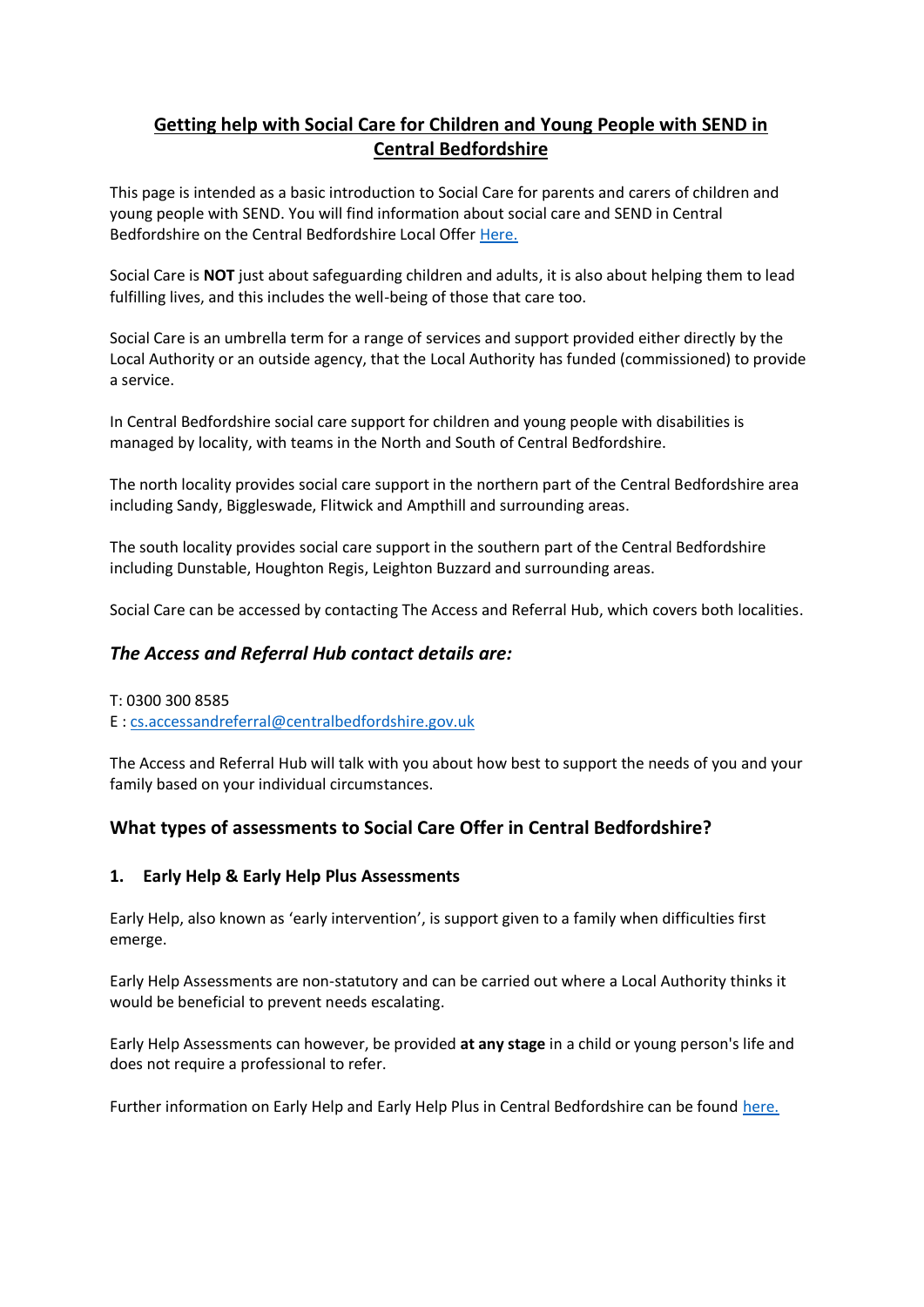## **2. Carers Assessments**

**All** Parents of disabled children (called parent carers in the legislation) who have parental responsibility, young people and young carers have strengthened rights to an assessment of their needs under the Children and Families Act 2014 (Ref: Contact.org.uk).

Further information about these rights can be found [here.](https://contact.org.uk/wp-content/uploads/2021/03/Carers-assessments.pdf)

Further information on accessing a Parent Carer Needs Assessment (PCNA) in Central Bedfordshire can found on the Local Offer [here.](https://localoffer.centralbedfordshire.gov.uk/kb5/centralbedfordshire/directory/advice.page?id=bUYyN5M6uZc) 

Young Carers should be identified as part of any assessment by Social Care, and their needs considered.

As disabled young people move into adulthood at 18, The Care Act 2014, makes provisions for parent carers of children and young carers in need of care and support .

Further information about the Care Act 2014 and Carers Assessments under this Act can be found [Here.](https://www.carersuk.org/help-and-advice/practical-support/getting-care-and-support/carers-assessment)

For further information on Care Act 2014 Assessments in Central Bedfordshire, can be found [here.](https://www.centralbedfordshire.gov.uk/info/18/health_and_social_care/337/getting_care_and_support)

### **3. Social Care "Needs Assessments"**

If you feel that your child requires support from Social Care, you can request an assessment of your child's needs. This is a statutory assessment and the purpose of the assessment framework is set out in the [Working Together Guidance.](https://www.gov.uk/government/publications/working-together-to-safeguard-children--2)

Following referral where there is an "appearance of need" and to determine whether or not it is necessary to provide a service to meet those needs, an assessment under section 17 of the Children's Act 1989, must be first carried out.

Further information about Needs Assessments (also commonly termed as a S17 Assessment, Child in Need Assessment or Children's Act Assessment) and how to formally request one can be found [here.](https://contact.org.uk/help-for-families/information-advice-services/social-care/how-to-access-services/needs-assessments/)

#### **Direct Payments:**

If following an assessment by social care, some families may receive direct payments to pay for support needs directly.

Direct payments can be made to a parent of a child with a disability, or to a young person with disability aged 16 or 17.

Further information about direct payments in Central Bedfordshire can be found on the Local Offer [Here.](https://localoffer.centralbedfordshire.gov.uk/kb5/centralbedfordshire/directory/localoffer.page?localofferchannel=4)

#### **Short Breaks**

Short breaks are opportunities for children and young people who have disabilities to spend time away from their primary carers. This provides opportunities for their parents and carers to have a break from their caring responsibilities, allowing them an opportunity to recharge their batteries, spend time with others or pursue other interests.